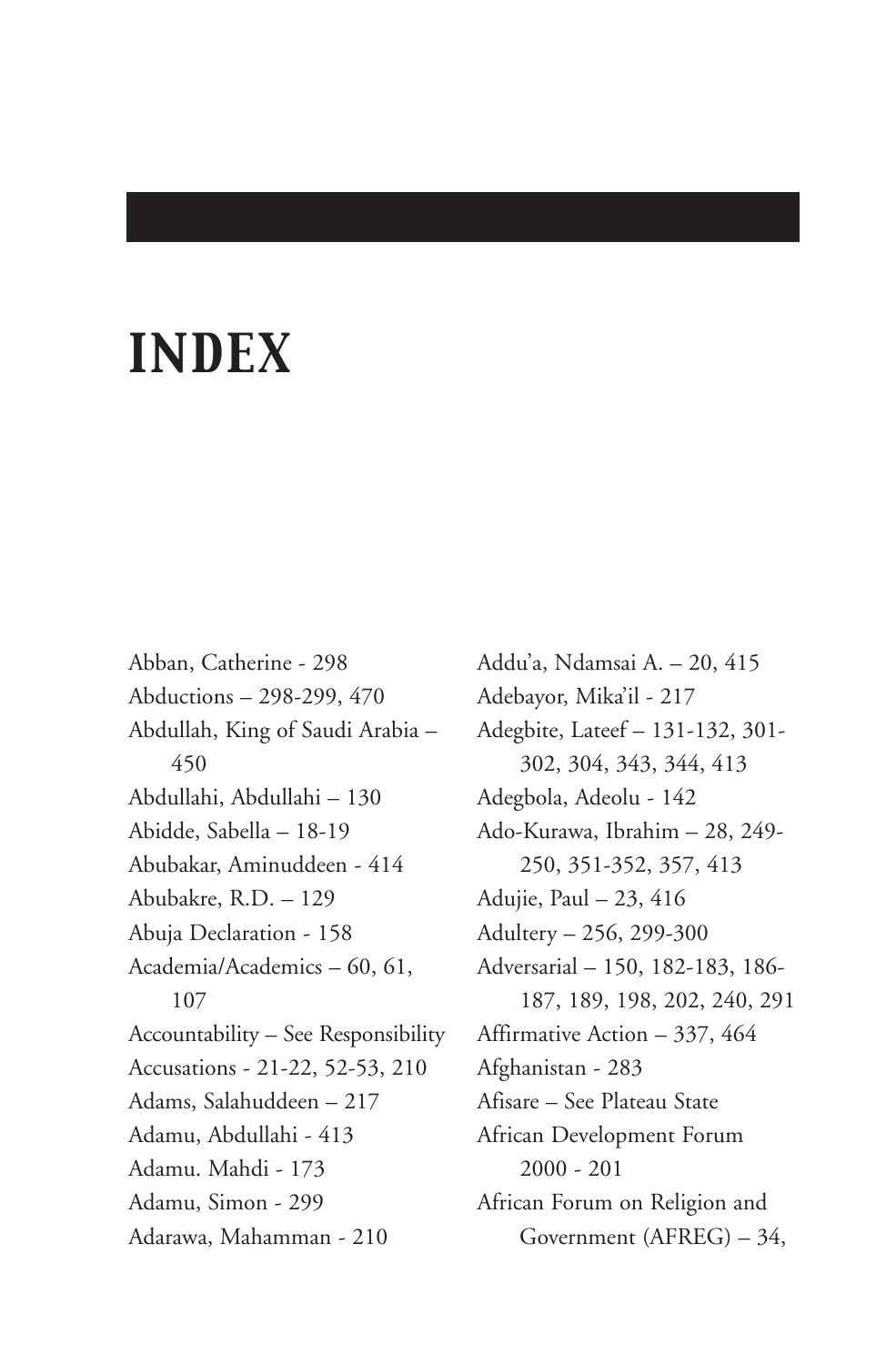157-163, 254-255, 279-280, 297-298, 417 African Traditional Religion  $(ATR)$  – 95, 165 See also Animism African Unification Front – 188 Agang, Sunday - 415 Aguwa, Jude - 20 Ahima, Caleb – 125-126 Ahmad, Ali – 249, 392 Ahmad, Khurshid – 130, 433 Ahmad, Sa'adatu – 67 Ahmadiyya movement - 454 Ahmadu Bello University (ABU) - 309 Ahmed, Akbar S. - 136 Ajetunmobi, Abdulsalam – 118, 392 Akinola, Olufemi - 418 Akpaka, A. – 19 Akume, John - 415 Al-Azhar University – 284-285, 318, 329 Alcohol – 169, 170, 245, 277, 301-302 Alemika, E.O. - 381 Al-Faisal, Amr – 313, 461 Al-Fakhri – 135-136 All Africa Council of Churches (AACC) - 418 Alli, Chris - 415 Ally, Shabir - 178 Al-Qaradawi, Yusuf – 107-108

Al-Turabi, Hassan – 89, 328 Aluko, M. – 413 Ambiguity – 156, 202-203 Anaguta – See Plateau State Anger – 49-50 Anglican - 140 Animism – 95-96 Ansar Cooperative Housing Corporation - 315 Anthropology – See Humanity Anti-Revolutionary Party – 188- 189 Antithesis – 56, 70, 113, 409 Antonides, Harry – 86, 410 Apartheid – 221 Apostasy/heresy – 256, 270, 280- 286, 388-392 Appendices – 9, 25-27, 411-419, 421-422 Appointments – 216-222 Aquinas, Thomas – 53, 270 Archue, Francis – 20-21 Aruwan, Samuel - 419 Asad, Muhammad – 116, 167, 392 Asceticism – 317, 328 Ashafa, Muhammad – 111 Ashanti – 199 Association of African Historians  $-214-215$ Association of Divorcees, Widows & Orphans - 295 Atheist/Atheism – 50, 56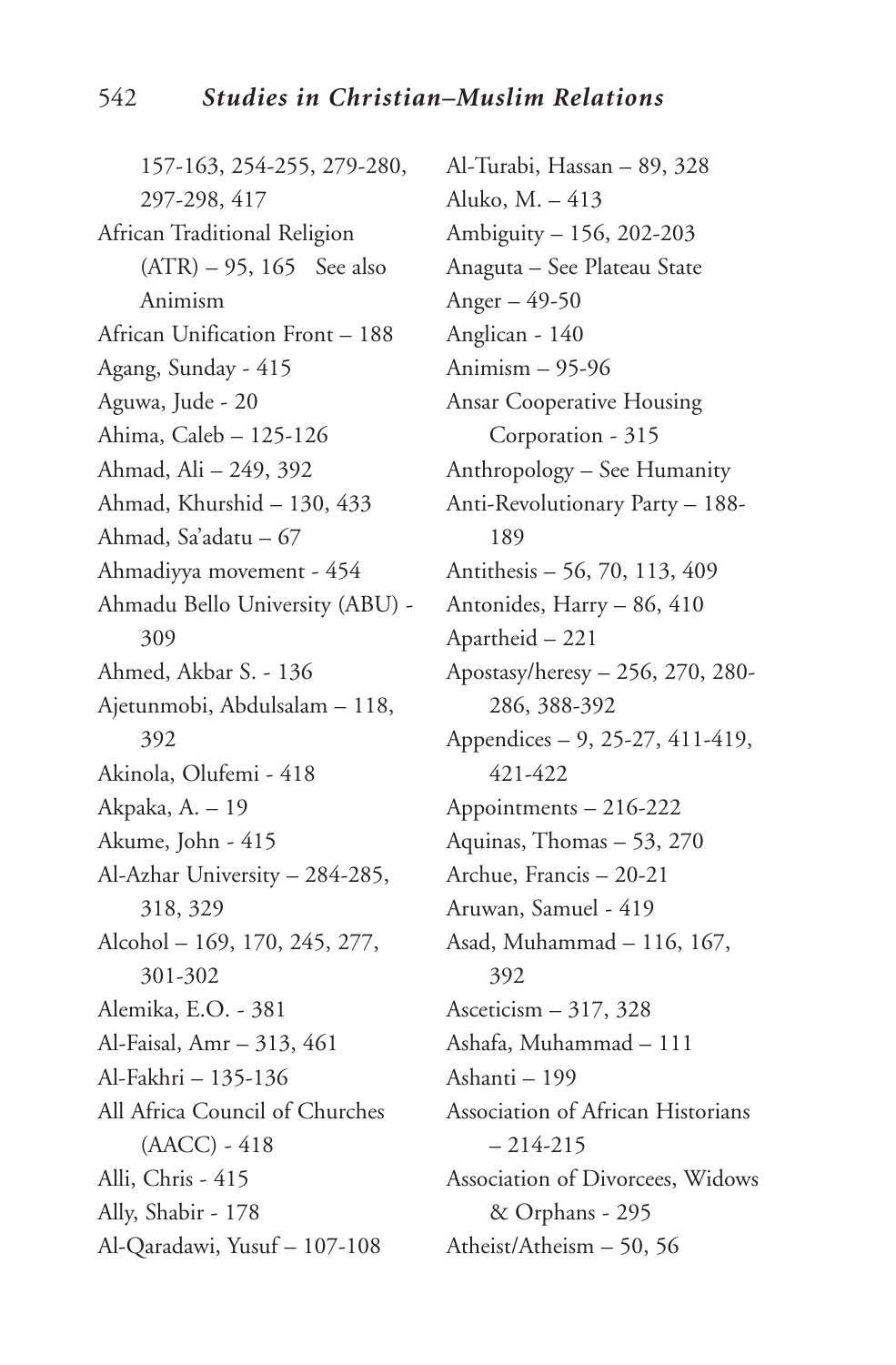Attitudes – 123, 134, 155, 157, 177, 182, 188, 213, 219, 222, 224, 232, 249, 250, 275, 279, 306, 311, 322-323, 335, 347, 362, 364, 366, 375, 387, 403 Auden, Wystan – 77-78 Augustine of Hippo – 270 Authority – 63-68 Autonomy – See Humanity Awogbemila, Olu – 341-342 Awoniyi, H. Olufemi – 415, 418 Azuka, Fred - 217 Babangida, President Ibrahim - 127 Bacote, Vincent – 31, 54, 56, 189 Balogun, K.A. – 248 Bangladesh – 282 Banking – 340, 464 Christian banking – 316, 319, 321, 323, 324, 337 Islamic banking – 313-340 Secular banking – 314-315, 319-320, 323, 329, 333, 462 Barclay's Bank - 321 Barnabas Fund – 266, 281-282, 284-285, 286, 328, 389-391, 417 Bassey, Okon - 415 Bauchi state and city - 210 Bavinck, Herman – 98-99, 370, 384, 469

Bayero University (BUK) - 309 Belief – See Faith Bello, Abdullahi - 414 Bello, Ahmadu Sardauna – See Sultan Bello, Omar - 168 Berger, Peter – 60 Berkhof, Hendrikus – 101 Berkhof, Louis – 384 Berkhouwer, Gerard - 384 Berman, Harold – 348-350 Berom – See Plateau State Bible – 69-71, 99, 189, 190, 208- 209, 234, 237, 239, 246, 256, 297, 300, 306, 338-339, 382, 384-385, 410 Interpretation – 145, 306 Bin Ladin, Osama – 128, 133 Blasphemy – 267, 280-284, 388- 392 Bodansky, Yossef – 127-128, 435 Body of Christ – 190 See also Individualism Boer, Jan H. – 413, 414, 415, 416, 417 Bolt, John – 47, 65-66, 100 Bonnke, Reinhold - 144 Boumedienne, Houari – 107 Brunner, Emil – 233 *Burqah* – See Dress code Byang, Danjuma – 36, 142, 346, 356, 364, 374-375, 381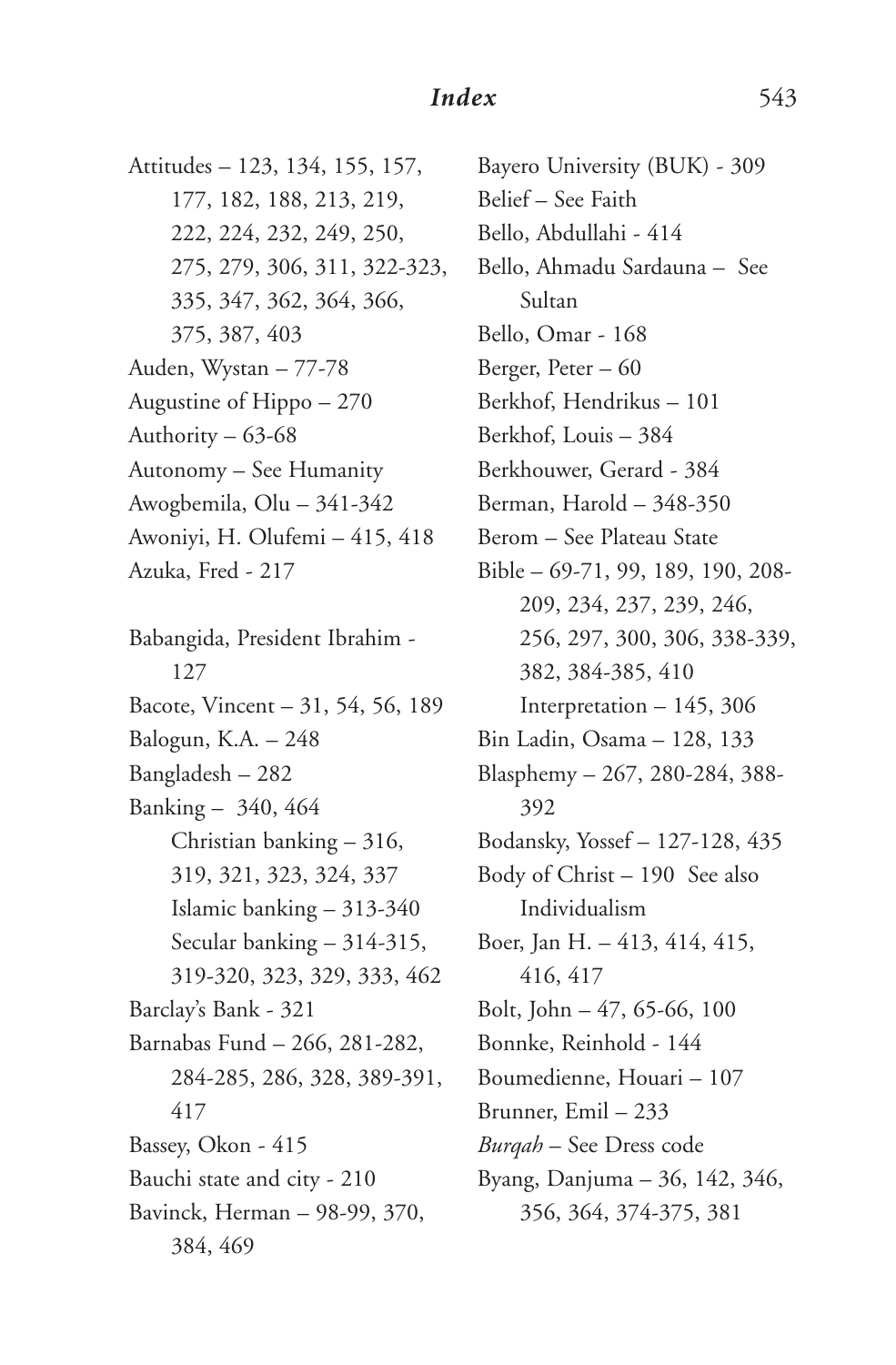Calvinism  $-56, 66$ Calvin, Jean  $-317$ Canada – 37, 56, 57, 58, 75, 85- 87, 105, 140, 168, 178, 179, 187, 191, 264, 302, 379, 399-400, 422, 426, 429, 430, 432-433, 436-437, 443, 446, 448, 452, 453, 458-459, 464, 468, 469, 471 Canadian Islamic Congress – 446, 453 Canon Law/Courts – See Law Capital punishment – 388-391 Cartoons of Prophet Mohammad – 265 Catholicism, Roman – 53, 63, 101, 163, 239, 255-256, 270, 271, 272, 353, 438, 439, 440 Causes/roots – 127-128, 130-131, 133, 134, 146 Census – See Majority Centre for Cultural Renewal – 56 Challenge, Christian - 403 Chaplin, Jonathan – 229-230 Christ – See Jesus Christ Christian Association of Nigeria  $(CAN)$  – 52, 148-149, 157-158, 163, 192, 303, 308-309, 417, 418 *Christian Courier* - 281 Christian Reformed Church in North America (CRCNA) – 168, 192

Christian(s) – 36-37, 213, 219- 222, 234 In society – 152-157, 162, 189, 338 Chukwumerije, Okezie - 118 Church – 63, 90-92 Institute/organism – 65-66, 92, 99-104, 140-141, 150, 152-157, 162, 189, 215-216, 240, 274, 378-379 Relationship to government – 135-152 Church of Christ in Nigeria  $(COCIN) - 143-146, 157,$ 186, 222, 293 Ciroma, Inna - 296 Citizenry – 64-65 Citizens for Public Justice (CPJ) – 86-87, 168, 187, 441 Civil Rights Congress - 228 Civil service/servants – 152, 160, 162, 216-222 Clemenger, Bruce – 76-77 Clergy – 110-112, 127, 132, 134, 143-145, 228, 282, 394, 395, 402 Clutton-Brock, Guy - 200 Co-existence – 29 Coggins,  $\text{Jim} - 264 - 265$ Collectivism – See Individualism Colonialism – 56, 135, 155, 172- 173, 183, 207, 248, 251, 252, 256-257, 280, 314, 350,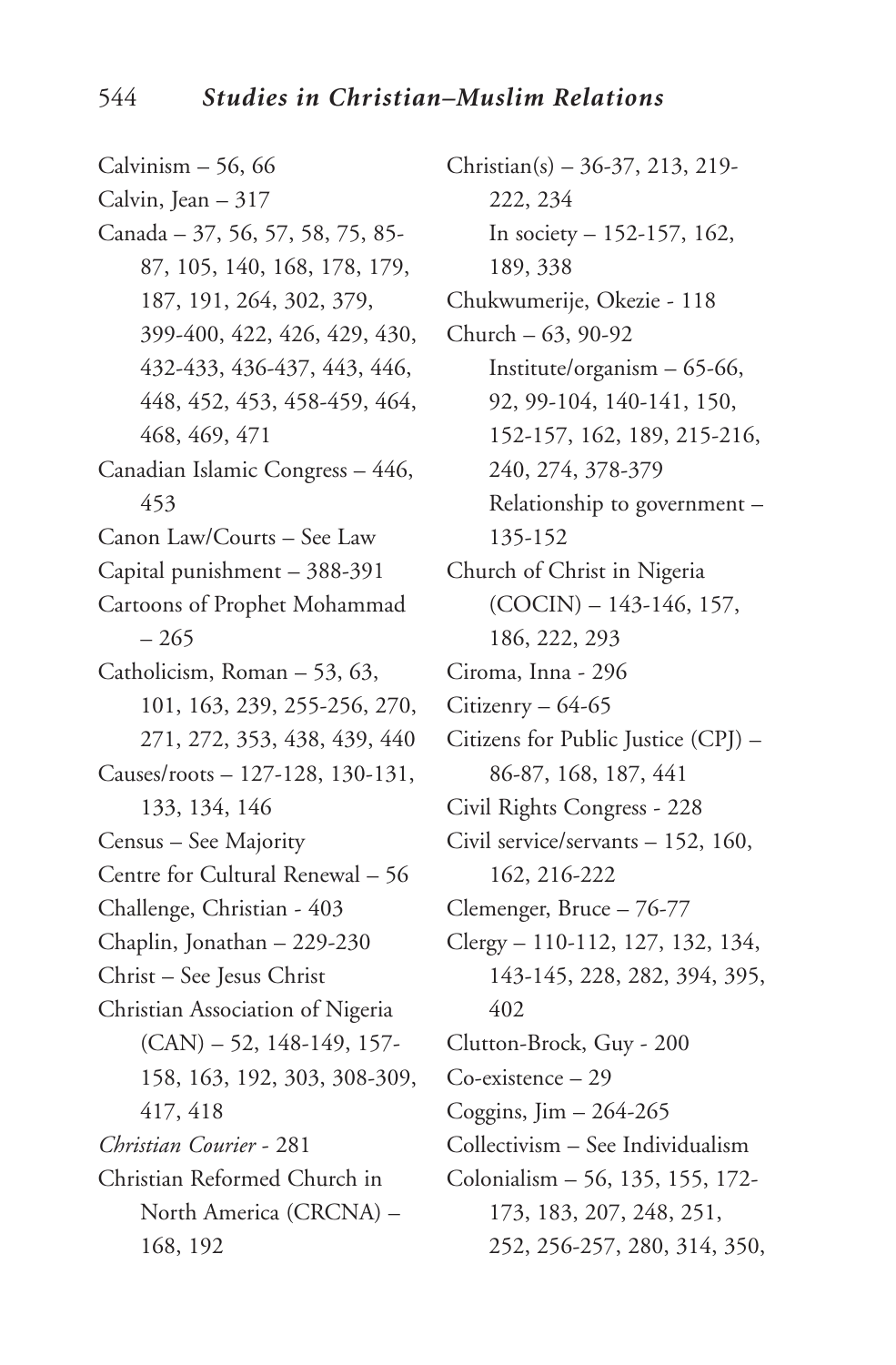356, 359, 363-364, 366, 380, 397 Internal colonialism – 223- 226, 229, 259 Commissions of Inquiry - 213 Committee of the Wise – 344-345 Common Law – See Law Communalism – See Individualism Community – 250, 254-255 Compass Direct - 413 Competition - 336 Complementarity – 274-275 Compromise – 33, 40, 113, 136, 149, 154, 155, 201, 259, 277-278, 302, 367, 371, 380-381, 393, 396, 470 Conclusions – 40 Concurrence – 383-386 Conscience – 256, 271 Consensus – 186, 196, 198-202, 444 Constantine, Emperor – 146-147, 270 Constituent Assembly (CA) – 19, 142, 345, 393-394 Constitution – 182-183, 243, 343-345, 386 American – 100 Consultation – See *Shura* Contradiction – 221, 356, 358, 364, 366, 368, 375, 377, 401, 409, 433

Conversion – 21-22, 51, 84, 147, 219-220, 256, 280-282, 338, 366, 378, 386, 388, 390-391, 470 Cooperation – 20-21, 28-29, 52, 83, 104, 121, 150, 163, 175, 187, 192-194, 224, 229, 247,248, 249, 274, 286, 296, 310, 311, 322, 325, 327-328, 337, 340, 388, 399 Cooper, Barbara – 129 Corruption – 143-144, 156, 159- 160, 195-196, 330, 338, 359 Courts – 23 Covenant – 179-180 Of Umar - 271 Creation order/ordinance – 66, 70-71, 96-99, 190, 206, 235, 237-238, 369, 371, 448, 449 Creativity – 227-229 Criminalization – 170 Cultural mandate – 237, 324, 338-339, 369 Culture – 61-68, 244, 250-261 See also Law and culture Banking and culture – 314- 315 Cultural change – 368-369 Islamic contributions – 329, 362, 463 Multi-culturalism – 22, 33- 34, 75, 82, 86, 244, 335, 340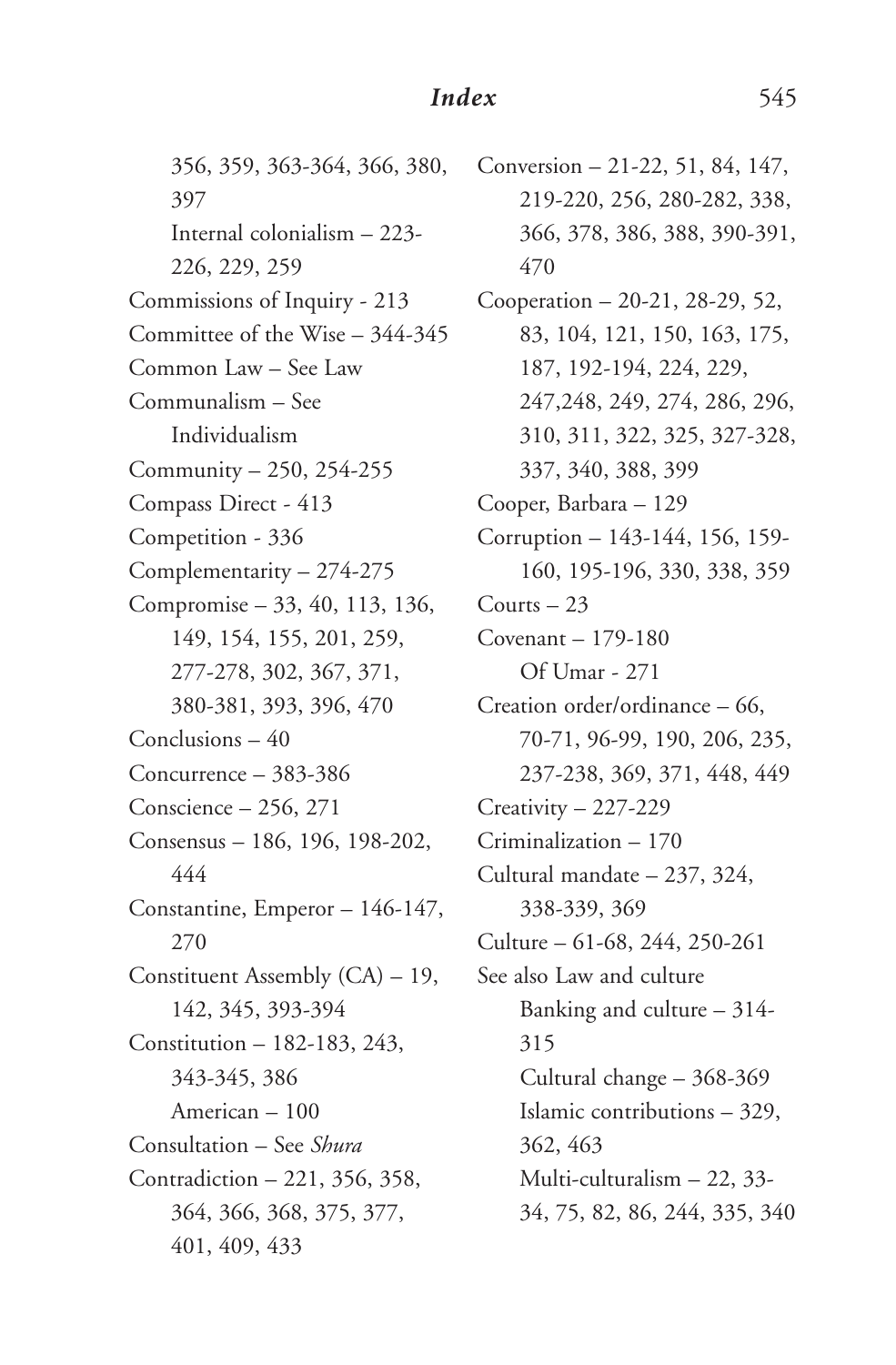Dakake, David – 117 Danbinta, John - 415 Danfodio, Shehu Usman – 157, 167-168, 357 Danfulani, Umar – 210-211, 213- 214, 260 Danladi, Hamamatu – 130 Datta, B.K. – 276-277 *Da'wah* – 21, 65, 84, 104-112, 134, 217, 323-324, 367, 378 Debki, Bee - 418 Debray, Regis – 89 Defamation – 262-269 De Jong, Stan – 85 De la Mennais, Frederick – 152- 153 Democracy – 40-41, 171-182, 185, 221, 258, 287, 342, 358-359, 363, 397 Muslim view – 171-173, 197, 248 Demonization – 263 Den Boggende, Bert – 86 Dengerink, Jan – 64-65, 98 Dependence/independence/interdependence – 136-138, 143, 149 Der Nederlanden, Harry – 281, 417 Descartes, Rene - 95 *Dhimmi* – 83-84, 177, 276-278, 374, 376, 395 Dialogue – 65, 78-79, 224, 231,

250, 278-279, 287, 302, 387, 409-410 Discrimination – 171, 216-217, 263 Diversity/unity – 36, 73, 76-78, 82 Doctrine/dogmatism - 40 Doi, Rahamda – 341-342 Dooyeweerd, Herman – 64, 71, 99, 153, 154, 234, 241, 369, 385, 428 Drama – 228-229, 296-297 Dress Code – 132, 305-311, 459- 460, 461 See also Women Drugs – 301-302, 441 Dualism – 32, 43, 44, 49, 52-61, 132, 145, 156, 157, 270, 280, 321, 333, 335, 346, 350, 375, 387 Dukawa, Saidu - 295 Dung, Dung – 414

Economic and Financial Crimes Commission (EFCC) - 414 Education – 68, 85-86, 308-309, 351, 353, 359, 443, 460 Ehusani, George – 143-144 Ekwowusi, Sonnie - 415 Elhantale, Saida – 294-295, 297 El-Zakzaky, Ibrahim – 196, 302 Engineer, Asghar – 136, 166-167, 197-198 England – See United Kingdom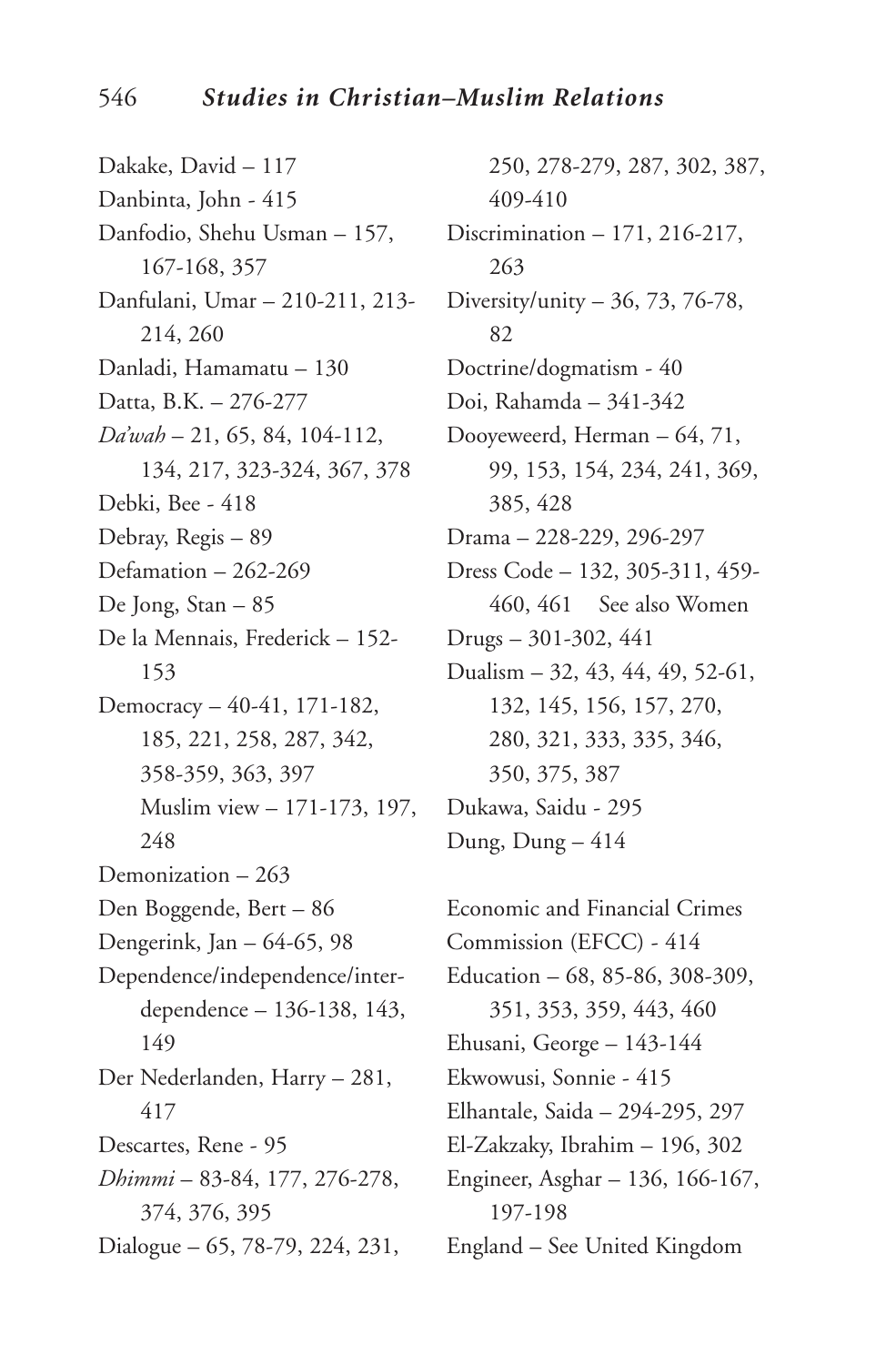Enlightenment – 60, 252, 272 Equality – 75, 81, 82, 83, 141- 142, 146, 150, 166, 171, 176, 177, 184, 185, 186, 191, 192, 217, 231-232, 276, 277, 337 Gender – 289-290, 292-293, 297 Esposito, John – 59-60 Establishment – 80, 82, 100, 140, 142, 147, 184, 191, 273, 275 Ethnicity/ethnocentrism – 68-73, 134, 186, 195, 203-216, 244, 434, 445 See also Indigene Evangelical Churches of West Africa (ECWA) – 157 Evangelical(ism)  $-44, 54, 55, 59$ , 145, 189, 333, 436-437 Evangelism – See Missions Experience – 35, 67, 136-137, 141, 143, 149, 152, 170, 181, 183, 189, 190, 271, 274, 277, 302, 335, 337, 361, 374, 375, 387-388, 394-396, 402 Extremism – 232, 307 Fagge, Abdul-Razaq – 182, 184 Faith/belief – 50 Farrant, Henry – 54, 189, 211, 220, 416 Fearon, Joseph – 126 Federalism – 396, 400

Fellowship of Christian Nurses  $(FCN) - 306-307$ Finance – See Government FitzGerald, Michael – 147-148 Forgiveness - 257 Formula proposed by author – 79- 80, 135-143, 148-150, 154, 185, 202, 217, 221, 268, 274, 277, 345, 400, 403, 406, 472 Freedom – 21-22, 43, 64, 77, 82, 192-193, 224, 227, 228, 256, 324 Of religion – 269-280, 282, 376-377 Of speech – 261-269, 453, 471 Freedom House – 119, 175, 226- 227, 447 Free University - 76 French Revolution – 68-69, 188- 189, 435 Fulani – See Hausa/Fulani Fundamentalism  $-40, 67, 84,$ 112-115, 117, 125-126, 128, 135, 175, 182, 258, 272, 277, 286-287, 295, 306, 316-317, 322, 329, 331, 332, 343, 344, 389, 391-392, 397, 401, 453

Gabriel, Brigette – 320, 322 Gaiya, Musa – 253, 255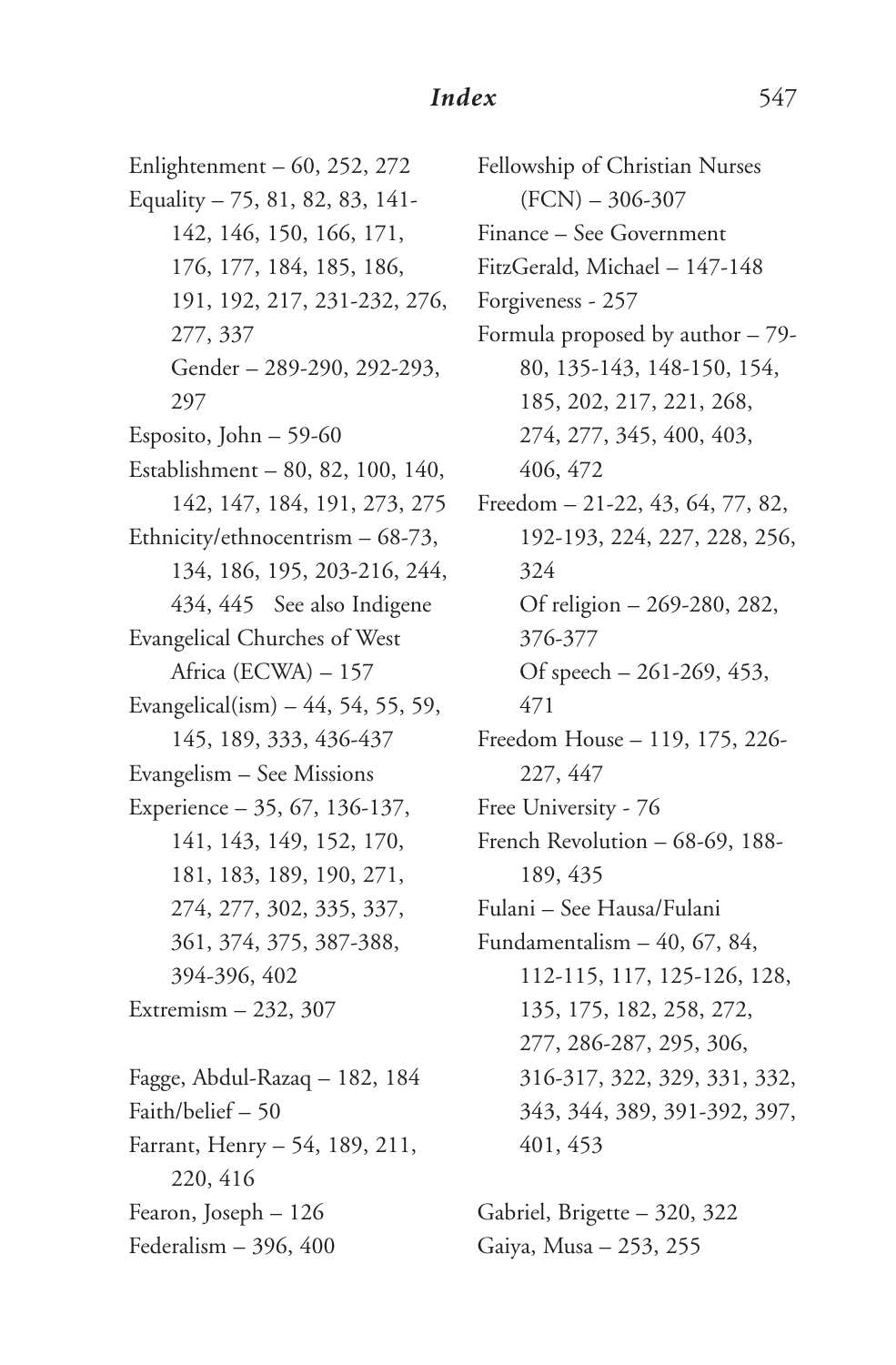Gambari, Ibrahim – 142 *Gbong Gwom* (Chief of Jos) – 208 Gender – See Equality; Women Separation – 303-305 Ghana - 199 Gibb, H.A.R. – 40 Gindiri, Paul - 469 Globalization - 73 God/Allah – 63, 64, 167, 440 Goose/gander – 21, 22, 165, 181- 182, 183, 225, 248, 250, 251, 259, 266, 269, 273, 324, 332, 336, 339, 375, 376, 404, 451 Government – 62-68, 80-81, 112, 126-127, 137-138, 153, 159- 160, 166-171, 193, 200, 227-228, 242-243, 263, 300, 337 And religion/church/mosque – 270-271, 275 Funding – 136-137, 142- 143, 381-388, 402 Muslim view – 166-168, 171-172, 174 Governors – 127, 143-145, 180, 402 Gowon, Daniel - 418 Gowon, Head of State Yakubu - 414 Greenspan, Alan – 301, 462 Griffioen, Sander – 74, 76-80

Griswold, Eliza – 111, 128-129, 130-131, 182 Gumi, Abubukar – 178, 179, 192, 293-294, 442 Gwandu, Abubakar – 167-168 Gwantu, Waziri – 192 Haafkens, Johannes – 269-272, 417, 454 *Hajj* –See Pilgrimage Hashidu, Governor Abubakar – 23 Hassan, Farzana – 118-119, 232, 289-290, 316, 464 Hassan, N. – 415, 418 Hausa/Fulani – 127, 208, 212, 223 Heart – 93-94 Heraclitus of Ephesus - 341 Heresy – See Apostasy Hidden agenda – See Muslim plan Hierarchy – 62-63 *Hijab* – See Dress Code *Hijira* – See Migration Hindus – 277-278 *Hisbah* - 295 History – 34, 46-47, 105, 137, 146-147, 189, 190, 210, 213-216, 225, 257, 258, 261, 269-272, 317, 342, 350, 363, 366, 367, 368-369, 377, 380, 383-385, 387, 398, 433 HIV/AIDS – 201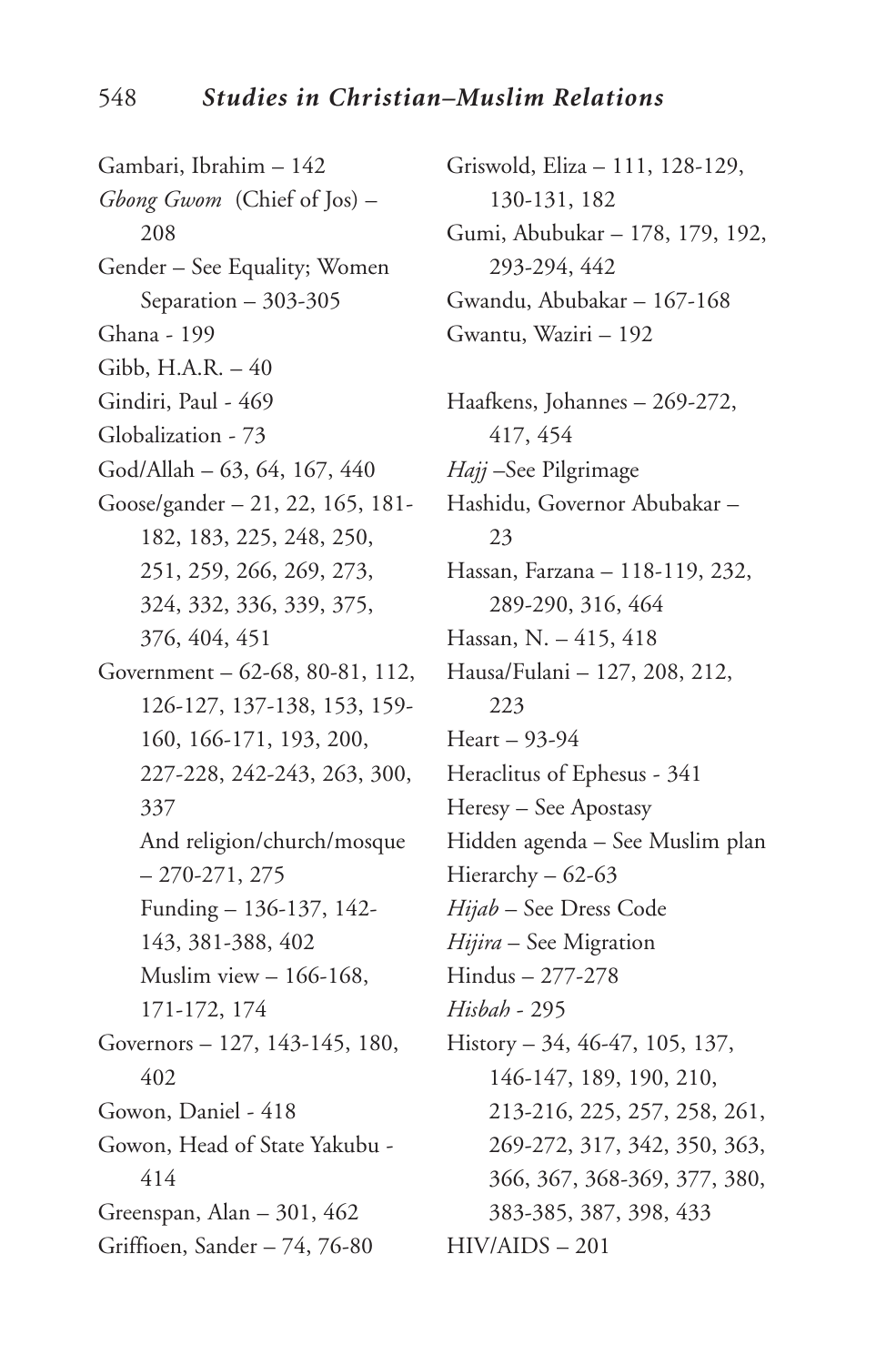Homosexuality/homophobia - 453 Honour killing – 282-283, 286, 389, 456 Howells,  $Kim - 266$ Humanism – 350, 353-354, 385, 386 Humanity/human nature – 33, 35, 50, 69, 93, 94-95, 173, 196, 234, 280, 302, 441 Autonomy – 94, 98 Human rights – 72-73, 82, 83, 107, 138, 166, 184, 221, 227, 231-288, 300, 308-309, 342, 375 And religion/faith – 233, 244-245 Human Rights Commissions - 453 Huntington, Samuel – 60-61, 250, 253, 255, 257, 342

Ibo – 210, 217 Ibrahim, Musa – 94 Ibrahim, Yusha'u - 414 Ideology – 20, 34, 117 Idolatry – 93 Ignorance - 387 Ihsanoglu, Ekmeleddin – 43, 84- 85, 232, 247, 262-263, 267, 268, 291, 417, 451 *Ijtihad* – See Qur'anic interpretation Image of God – 110, 237, 242, 339, 449

Imperialism – 223-227, 253, 342 Imposition – 21, 58, 180, 181, 183-184, 224-226, 249, 251, 252-253, 254-255, 258, 259, 266-267, 270-272, 275, 276, 305-307, 310-311, 324, 336, 342, 352, 356, 364-367, 373, 375-376, 380, 387-388 India – 277-278, 470 Indigene/settler/migrant issues – 178, 207-216, 256-258 See also Ethnicity Individualism/collectivism – 43, 58, 68-73, 173, 190, 203- 205, 221, 237, 240-241, 254-256, 259-260, 301, 342, 459 Institute for Christian Studies  $(ICS) - 48, 91$ Interest (banking) – 315, 317- 319, 328-329 See also Banking Interfaith Mediation Centre - 111 Inter-Gender – 29, 419 International Centre for Gender and Social Research – See Inter-Gender International Conference on Christian-Muslim Relations – 142, 415, 418 International Monetary Fund (IMF) - 326 Islam – 43, 62, 83-84, 90, 92,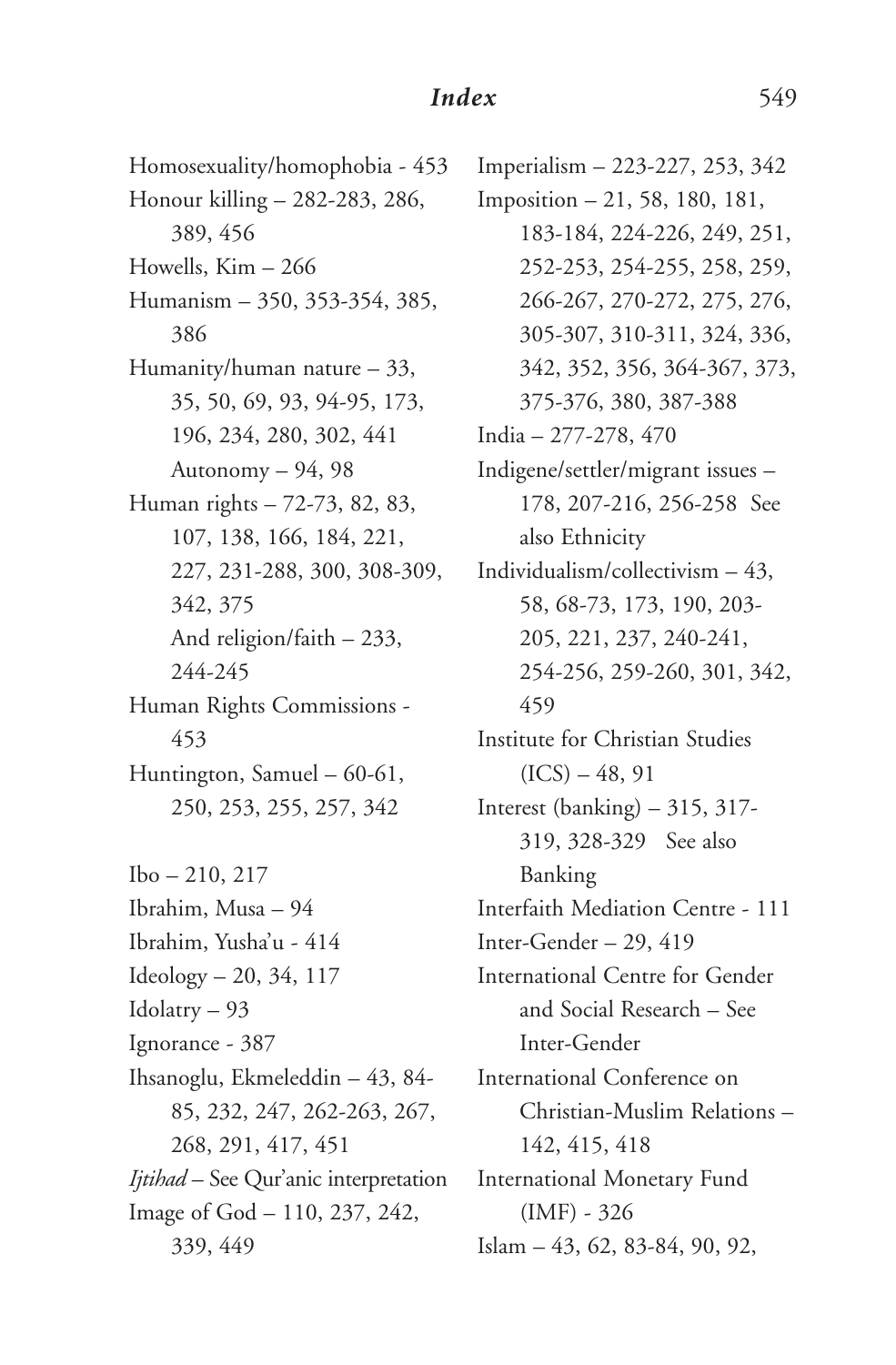217, 231-232, 233, 234, 244-250, 255-256 Islam vs Muslim – 299, 427, 440 Orthodox – 113-115, 118 Islamic banking – See Banking Islamic Democratic Progressive Party – 192-193, 248 Islamic Development Bank (IDB)  $-325-327, 418$ Islamisation – See Muslim plan Islamism – See Fundamentalism Islamophobia – 247, 262, 263, 265-266, 453 Isma'ila, Aisha – 66-67 Istifanus, Habila – 20-21, 416, 419 Ityavyar, Dennis - 29 Jacob, Jenny - 293

Jansen, Johannes – 128 Jasawa – See Plateau State Jefferson, Thomas – 139 Jesus Christ – 190, 271 Jews - 271 *Jihad* – 117, 134-135, 217, 220, 320, 323, 330, 337, 378 Jinadu, Yahaya - 293 Jongejan, Rick – 85 Jos – See Plateau State Jukuns – 214, 220 Justice/injustice  $-41, 67, 143,$ 166, 167-169, 184, 210, 232, 243, 300-301, 339, 361

Kaduna state and city – 210, 259 Southern Kaduna – 223, 229 Kafanchan – 127 Kambari - 214 Kano state and city – 127, 207- 208, 210, 217-218, 295, 308-309 Kant, Emmanuel – 94 Karofi, Hassan – 207-208, 217- 218 Kaunda, President of Zambia – 199-200 Kazaure, Zubair - 413 Kendall, Elizabeth – 264-265 Khaldun, Ibn – 114, 136, 195, 355 *Khalifa -* See Vice-gerent Khan, Ausma - 289 Khan, Muqtebar - 197 Khatami, Mohammad –117 Kielburger, Craig and Marc - 315 King, Martin Luther Jr. - 232 Kingdom of God – 153-154, 324, 338 Kukah, Matthew – 126 Kumm, Karl – 222, 245 Kumo, Suleiman – 248-249 Kuteb - 220 Kuyper, Abraham – 18, 31, 68- 71, 100, 105, 109, 124, 146- 147, 188-189, 190, 385, 423, 424, 425, 435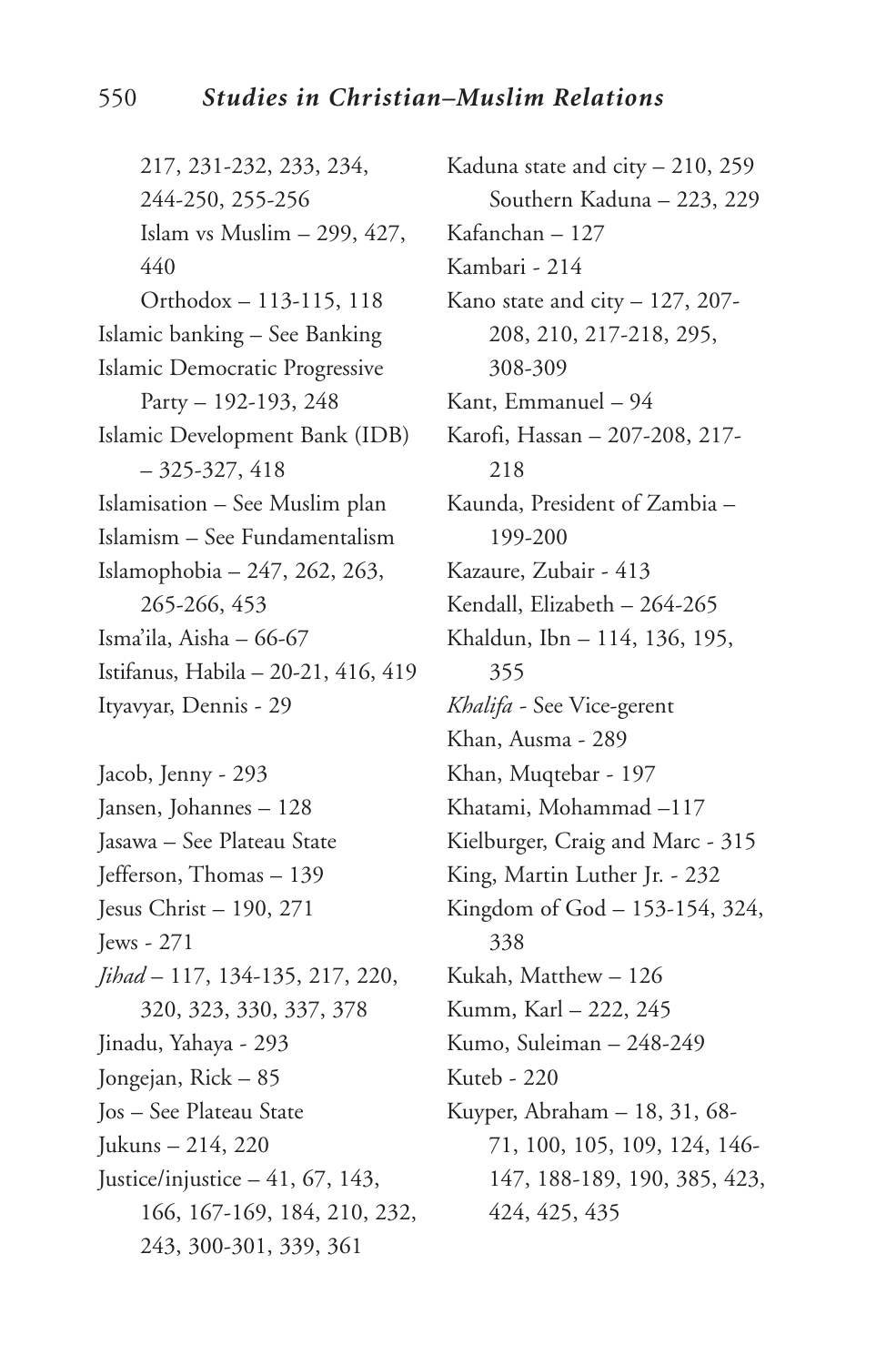Kuyperianism – 32, 33, 34, 36, 44-48, 62-68, 72, 82, 90, 105-106, 131, 140, 152-154, 157, 163, 165, 168, 170, 188- 189, 204-207, 221, 229-230, 233-244, 255-256, 261, 274, 314, 316, 324, 335, 336-337, 353, 368-370, 379, 383-385, 393, 408, 423, 430, 431, 432- 433, 436-437, 440, 441, 443 Kuyper, Roel – 71-72

Ladan, Tawfiq – 56, 169 Lafia – See Nasarawa State Last, Murray - 354 Law/lawyers/legal issues – 166, 176, 235, 241, 243, 299-300, 301, 341, 342, 355, 369-370, 468 See also Sharia Canon Law/Courts – 19, 348, 378-379 Common Law – 19, 40, 67, 176, 180, 181, 184, 248, 251, 258, 334, 341, 344, 346-347, 351, 363-364, 365, 373, 375-377, 379-381, 386, 468 Distorted legal systems – 359-364 Law and culture (including alien law) – 194, 355-359, 365, 368, 370, 374-376, 400

Law and religion – 234, 339, 346-354 Legal developments – 368- 370, 383 Legal pluralism – 19, 372- 378, 399-400 Levant, Ezra - 265 Liberalism – 60, 260, 369, 469 Libya - 331 *Lightbearer, The* – 293 Lloyds' of London – 321 Lugard, Frederick - 359 Lugo, Luis - 100 Lumbard, Joseph – 94, 114-115, 117-118

Machika, Sule - 309 Madaki, Governor Yohanna – 131 Madani, Mohammad – 388-389 Maguzawa – 258-259 Mahmoud, Abdulmalik - 414 Majority/minority issues – 132, 182-186, 223-224, 258, 267, 268, 373-375 Malaysia – 283, 284 Mambula, Jabanni - 418 Mamman, Amina - 413 Manipulation – 126, 129, 133, 134, 156, 179, 196, 278, 279 Manji, Irshad – 38 Marriage/intermarriage – 213, 298-299, 458 Forced – 298-299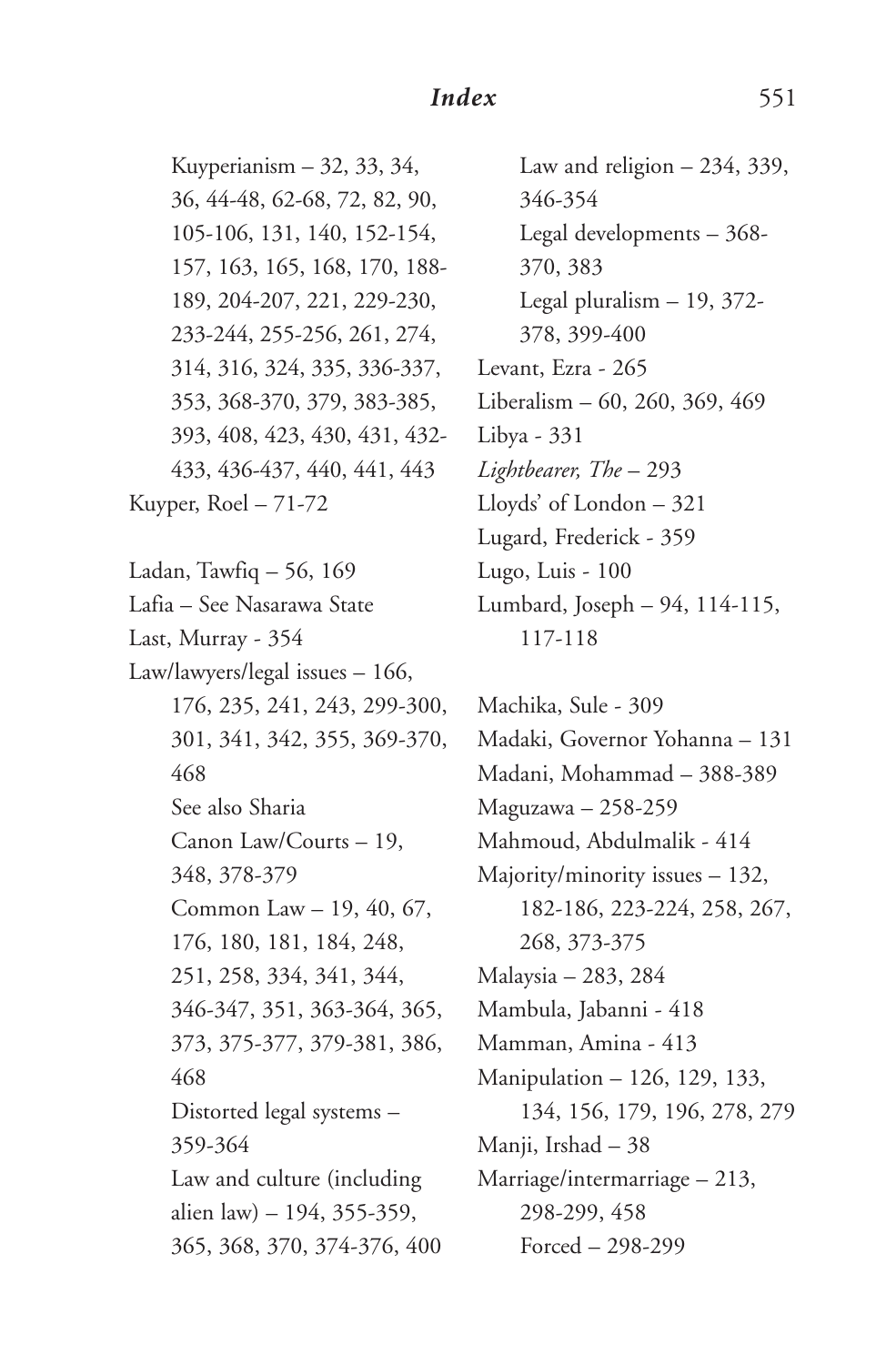Marshall, Paul – 55, 92-93, 126, 133, 189, 226-227, 231, 234, 235-236, 240-241, 242-244, 371-372, 391, 417, 447 Martin, Douglas - 348 Marxism – 125 Mauritania - 245 Mawdudi, Abul – 34-35, 106- 107, 130, 168-169, 171-172, 235, 261-262, 276, 341, 416, 433, 454, 459 Mayer, Ann – 34-35, 233 Mbiti, John – 71 McCain, Danny – 158-159, 415, 417 McGoldrick, James – 101, 146- 147 Media - 282 Middle Belt – See Nigeria Middle East - 233 Migrant – See Indigene Migration/*Hijira* – 108, 220-221 Militants/militancy – See Fundamentalism Minchakpu, Obed – 415, 417 Minority – See Majority Missions/missionaries/evangelism  $-38-39, 49-50, 52-53, 55,$ 68, 105-106, 108, 113, 157, 222, 273, 280, 324, 333, 350, 372, 378, 407, 433, 469 Moderates – 55, 84, 112-113, 121, 125, 128, 129, 134,

175, 178, 182, 278, 285-286, 299, 321, 322, 330, 335, 343, 358, 372, 387, 401, 450, 455 Modesty – 289, 305-311, 460, 461 Mohamad (bin), Mahathir - 413 Mohammad, Prophet – 120, 197- 198, 262 Mohler, Albert – 56, 57 Monday, Hannatu – 292 Monopoly – 336-337 Moore, Alvin – 114-115 Moral/immoral – 169-170, 299- 303, 360 Morocco - 331 Mosque – 90-92, 135 Mouw, Richard – 54, 74, 77-80, 101-102, 202-203 Muhammad, Rakiya - 413 Multi-culturalism – See Culture Multi-religion – See Religion Murad, Khurram – 110 Musa, Gaius – 145, 416 Muslim Institute – 55-56, 130, 136-137, 143, 416 Muslim Manifesto – 55-56, 290- 291, 416 Muslim plan – 107-108, 131, 141, 178-179, 210, 214, 216, 219, 220, 277, 306, 319-325, 329, 330, 335, 340, 367, 377-378, 402  $Muslim(s) - 36-37, 49, 213$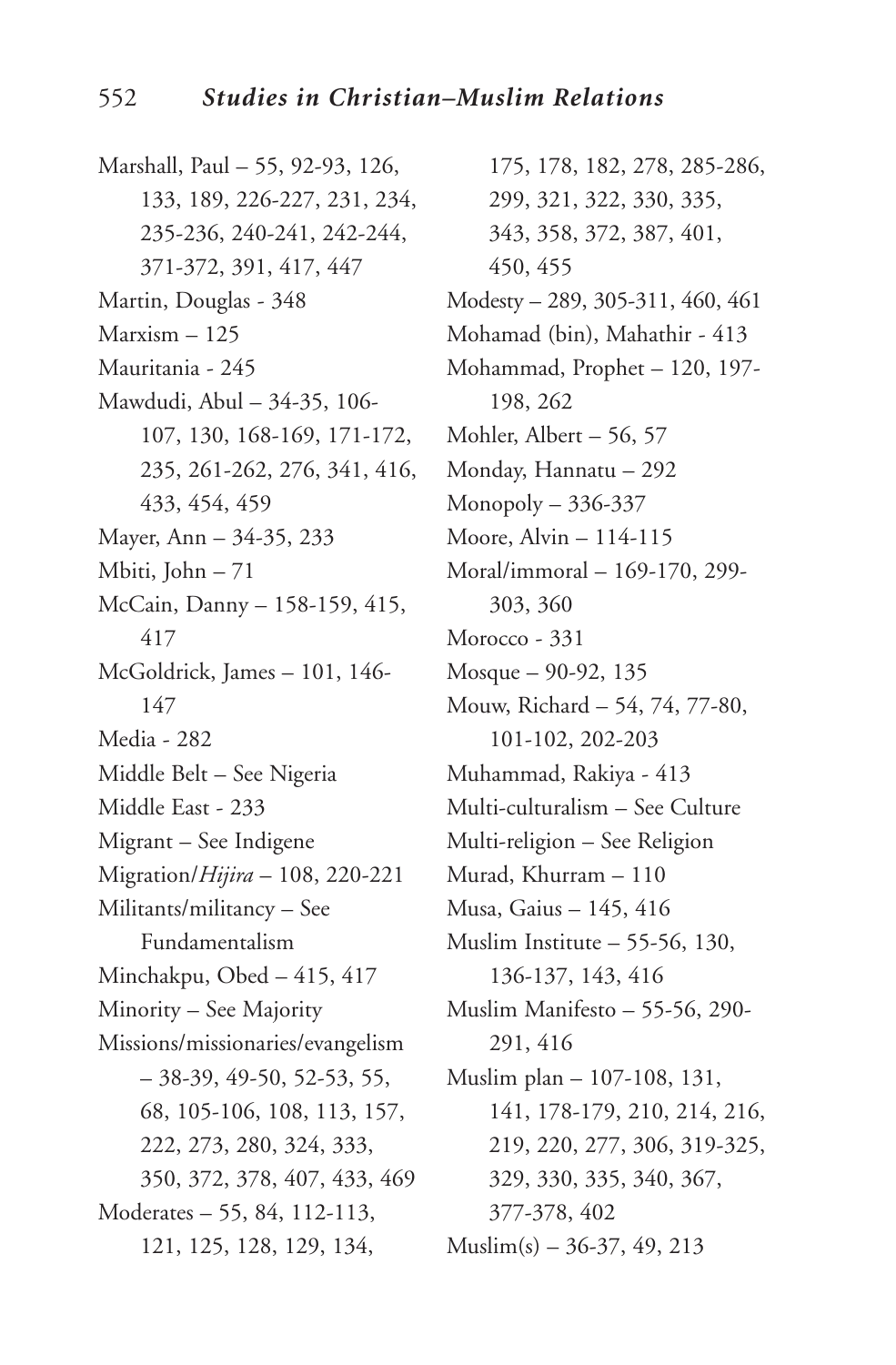Myers, Bryant – 59-60 Nasarawa State – 214 Nasim, Pervez - 315 Nasr, Seyyed – 114, 391 National Institute for Policy and Strategic Studies (NIPSS) - 418 National Party of Nigeria (NPN) – 188 Ndagi, Muhammad - 414 Netherlands, The – 81, 82, 188- 189, 245-246, 262-263, 430 Neutrality – 52, 57, 59, 79-80, 81-82, 153, 181, 188, 194, 252, 325-326, 338, 345, 460 Nickel, Gordon – 265, 266 Nigeria Christian Creed on Governance – 158-163 Nigeria Inter-Religious Council  $(NIREC) - 414$ Nigerian Association of the Study of Religions – 129 Nigeria/Nigerians – 70-71, 75, 257 See also individual states and cities. Middle Belt – 127, 183, 207- 208, 209, 220, 366 North (core)/Northerners – 207-208, 233, 251, 307-308, 365 Southeast/Southwest – 207- 208, 218

NKST (Church of Christ among the Tiv in Nigeria) - 346 Nkurunziza, President of Zambia – 158 Nmadu, Elizabeth - 298 Northern Nigeria (core) – See Nigeria Northern Peoples Congress (NPC) – 188 Norway - 285 Novak, Michael – 79 Nyako, Vice Admiral – 182, 442 Nyerere, President of Tanzania - 200

Obasanjo, President Olusegun – 126, 143, 158, 195, 296, 300 Objectivity – 52, 57, 181, 345 Oil – 226-227, 371-372 Oloja, Martins - 414 Olupona, Jacob – 19 Olusesan, Oluwatoyin – 23 Oman - 331 Onaiyekan, John – 126, 381-382, 386 Opiate of the people – 89, 139 Oppression – 144, 145, 169, 185, 225, 295, 296, 361, 405, 406 Oratory - 109 Organisation of Islamic Conference (OIC) – 84-85, 107, 223-224, 231-232, 244-250, 262-268, 291, 325-328, 416, 417, 451, 453, 456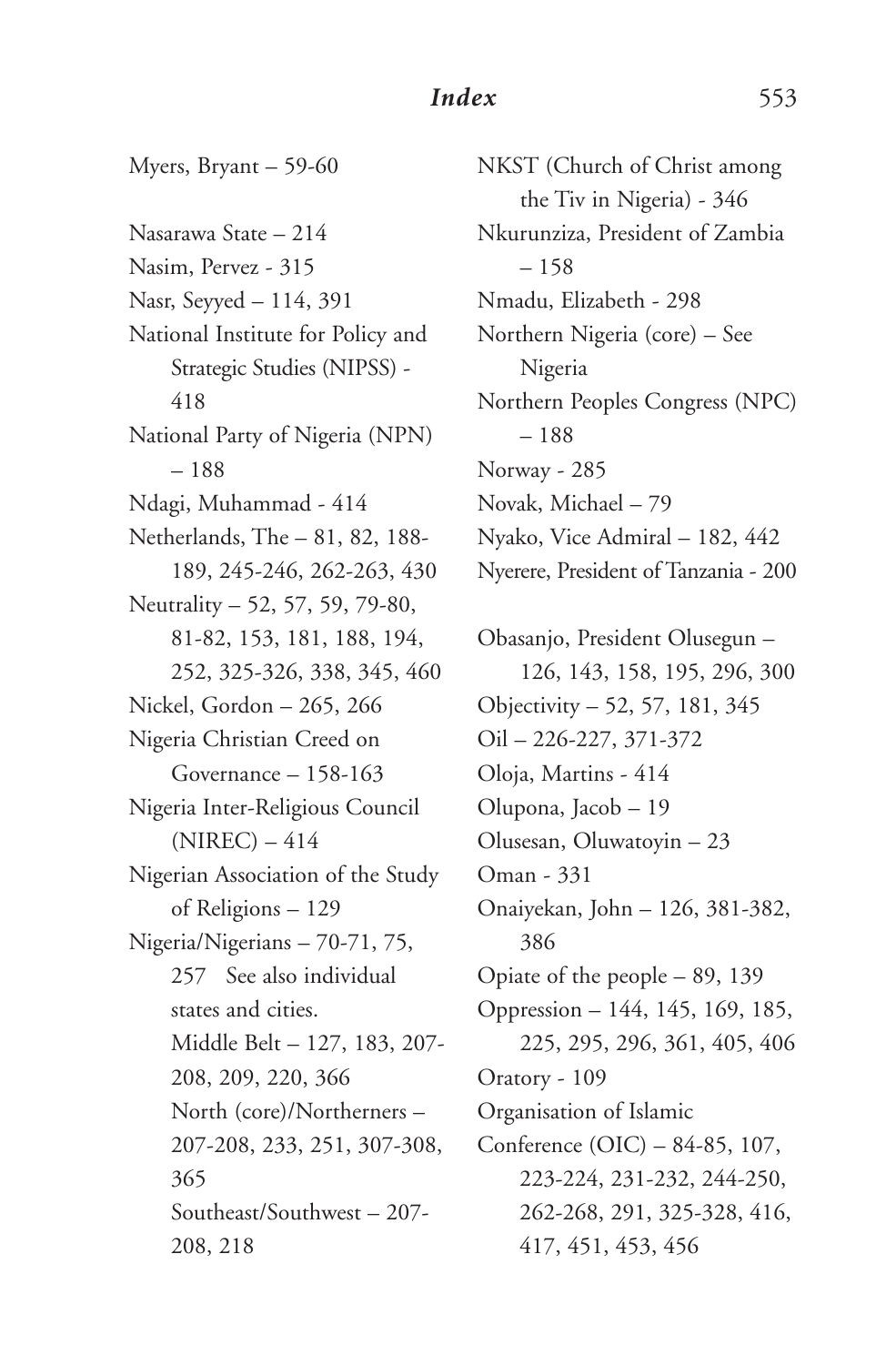Orientalism - 351 Orire, Abdulkadir – 241, 294, 414 Oruh, Nnaemeka - 415 Ostien, Philip – 141, 173-174, 175, 176, 393-404, 416, 471-472

Paden, John – 188 Pakistan – 276-277, 282, 440 Parallel – 155, 224-225, 241, 244-245, 271, 306, 310-311, 323, 328, 332, 334, 364-365, 367, 375, 388, 405-406, 433, 442, 459 Parameters – 32-33 Partiality/impartiality – 216-222, 249 Party, Political – See Politics Pasma, Sandra – 168, 186-187 Pastoral care – 143-144, 148-149 Peace – 29, 41, 55, 79, 217, 225, 277, 410 Peasantry, *talakawa, kleine luyden* – 361-362, 363, 406 Penal Code – See Common Law Persecution – 38, 83, 134, 181, 226, 246, 269-270, 280-282, 406 Persuasion – 358-359 Peters, Ruud - 342 Philosophy – 270 Pilgrimage - 381

Pinnock, Clark – 43 Pipes, Daniel – 277 Pirenne, Henri - 317 Plan – See Muslim plan Plateau State – 127, 144-145, 186, 210, 212, 218, 219, 221, 222, 415 Plateau Peace Conference 2004 – 208, 210-213, 215, 219 Pluralism – 33, 47, 59, 65, 69-70, 73-85, 105-106, 138, 152, 154, 166, 182-186, 191, 194, 203-207, 208, 227, 240, 248, 258, 273, 275-276, 279-280, 406, 410, 430, 431 Legal pluralism – See Law Political (in)correctness – 83, 86, 107, 179, 188, 204, 219, 220-221, 265, 453, 471 Politicians – 143-144, 159-160, 194-196, 263 Politics – 165-230 Party – 160, 186-203, 358 Opposition – 186, 195 Religious – 45, 55, 103, 188- 195, 202 Relation with religion – See Religion Polygamy – 76, 143 Population – 220-221 Pork – 245, 277 Postmodernism – 59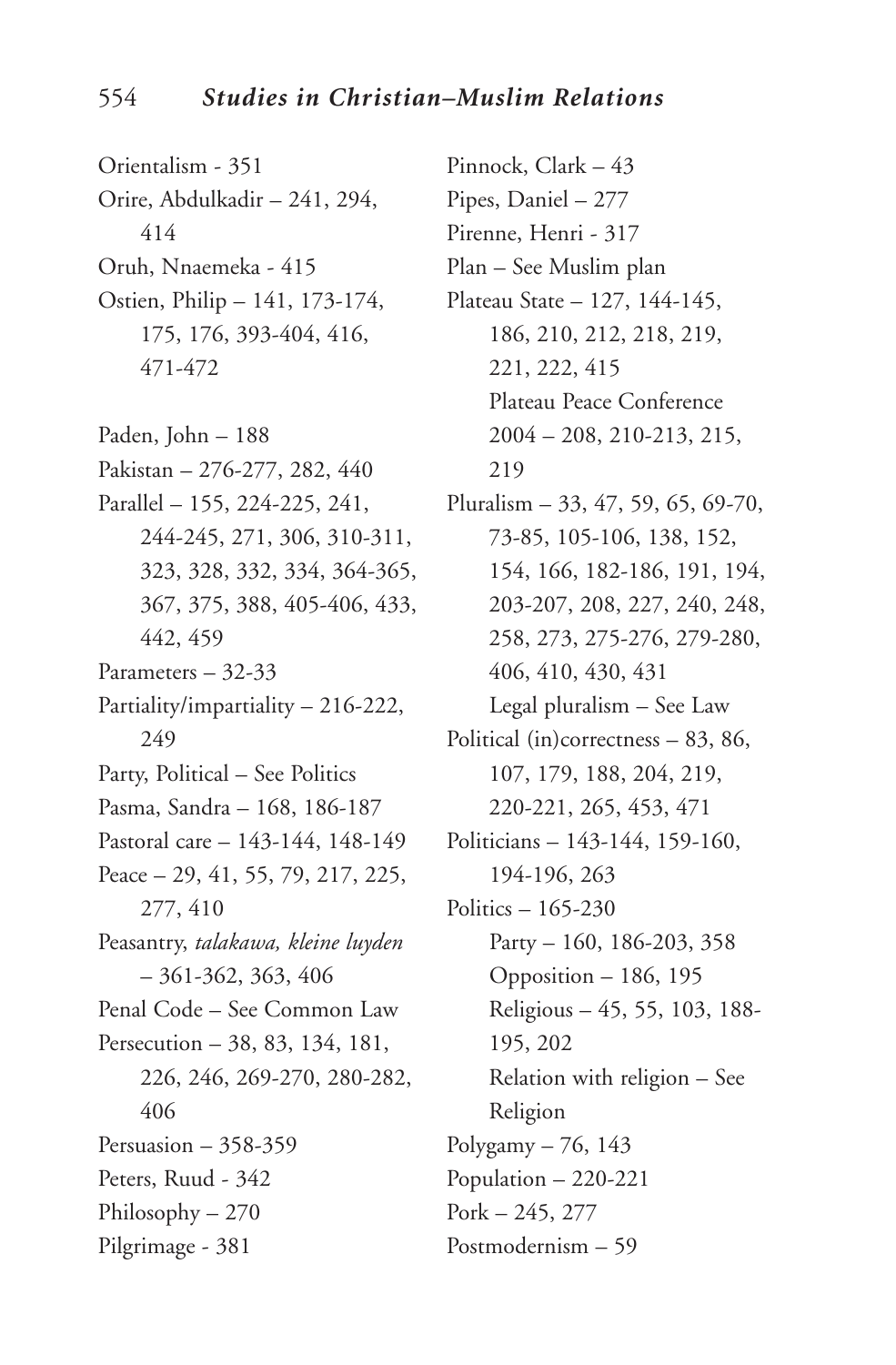Potiskum - 298 Power – 126, 129-131, 156, 185, 195 Practice – See Principle Principle/practice  $-37-38$ , 40, 65, 84, 139, 157, 166, 195, 226, 236, 245-246, 337-339 Validity, scope – 191 Profit, place of – 315, 334, 339 Progress – 118-119 Project for Christian-Muslim Relations in Africa (PROC-MURA) - 418 Promise – See Sharia Promotions – 216-222 Proposals – 18-19, 21, 25, 26, 28, 29, 33, 121, 155, 165, 228, 239, 413-416 Public square/life – 80, 81, 138, 152, 154, 332, 376, 429, 443 Public utterances – See Freedom *Punch, The* - 415 Purpose/goal – 153-154, 340, 353, 405-406, 408 Qaddafi, Colonel – 107 Qaradawi, Sheikh - 320 Qur'an - 130 Qur'anic interpretation – 67, 74- 75, 116-121, 283-284, 286, 287, 300-301, 318, 331, 356-358, 367-372, 389-392, 403

Rachid, Mohamed – 83-84, 92, 128, 133, 135, 166, 172-173, 197, 238, 245-246, 255, 277, 291-292, 295, 310, 416 Racism – 52 Raji, Rasheed – 131 Ramadan, Tariq – 285, 455-456 Rashid, Syed – 167, 251, 351, 362 Raza, Raheel - 120 Reason/rationalism- 50, 57, 58, 60, 66, 94-95, 156 Reformation – See Revival Reformed Ecumenical Council (REC) – 239, 273, 417, 449- 450 Regulation/deregulation – 301- 303 Relativism – 74, 75, 78, 86 Religion in general – 20-21, 57, 60-62, 89-121, 129, 132, 152, 155-156, 184-185, 194, 202, 275, 332, 334, 354, 422 Multi-religion – 22, 33-34, 35, 40, 142, 193, 335 Religion and politics – 32, 40, 99-100, 102, 107, 113, 123-163, 186-187, 213, 275, 437, 439-440 Religion and science – 97-98, 432 Renaissance – 71, 84 Repugnancy – 180-181, 251, 356, 359, 364-367, 380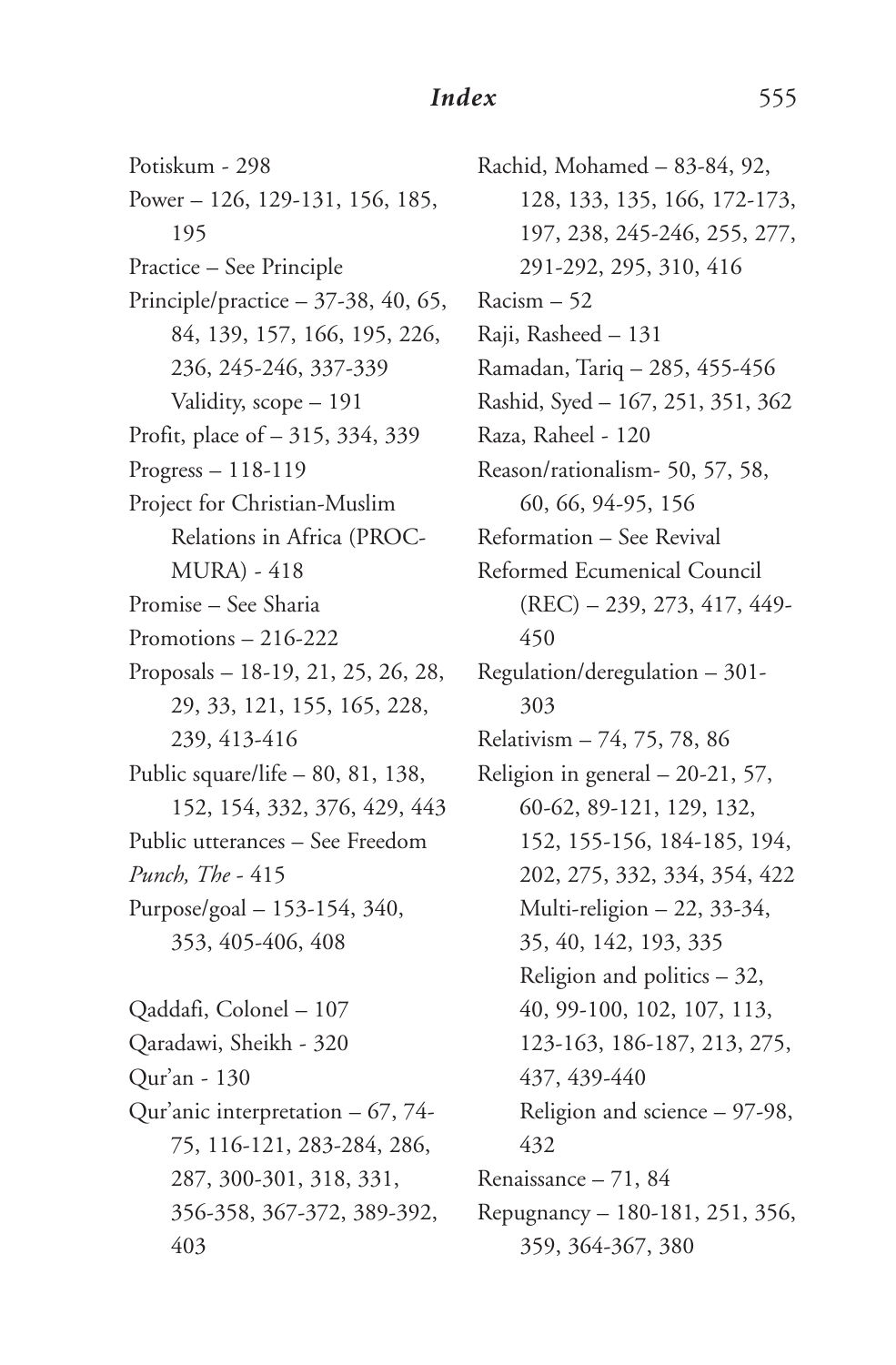Respect/disrespect – 265, 278, 306, 307, 363, 364, 366, 374, 378, 386, 403 Responsibility/accountability – 43, 72, 105, 127, 140, 160- 162, 166, 231-288, 330, 333, 337, 339, 395, 460 Revelation – 66, 189, 208, 271, 463 God's word—human word – 382-383 See also Concurrence Revenge – 134 Revival/Reformation – 156-157, 270-271, 303, 317, 366, 394 Rice, Condoleezza – 264, 266 Rinyom, Joseph – 415 Ritut, Dany - 415 Roman Catholicism – See Catholicism Roman Empire – 269-270 Roots – See Causes Runner, H. Evan – 45, 91, 129, 449 Rushdie, Salman - 388 Rushdoony, Rousas – 347-348, 369-370 Sabiya, Wilson – 17, 142, 356, 364-365, 374 *Sabon Gari* (Strangers' Quarters) - 208

Sadisu, Muhammad – 56

Safi, Louay – 283-284 Sa'idu, Isa - 414 Saleh, Kabiru – 302 Salifu, Umoru - 414 Sambo, Bashir – 142, 352 Sani, Governor Ahmed – 129, 190, 283, 355-356, 368, 387, 392, 396 Sani, Shehu – 228, 296-297, 414, 447 Sanneh, Lamin – 32, 40, 52-53, 96, 102, 114, 124, 128, 131, 135- 136, 137-140, 141, 156, 233, 273-274, 276- 277, 355, 356 Sanusi, Sanusi L. – 17, 116, 249, 342, 343, 389 Sardauna – See Sultan Saudi Arabia – 85, 244 Savage, Luiza – 263-264, 266 Sayawa – 131 Schacht, Joseph – 351, 362 Schleifer, Abdallah – 114 Scholarship/academics - 353 Scholasticism – 53, 270 Schuurman, Egbert – 91 Science – 422 See also Religion Secularism – 20, 32, 34, 35, 37, 39, 44, 47, 51, 52-61, 75, 81, 84, 87, 94-95, 124, 135, 140, 142, 146-147, 155, 170, 174, 175, 180, 191, 194, 226, 234, 260, 272, 275, 278,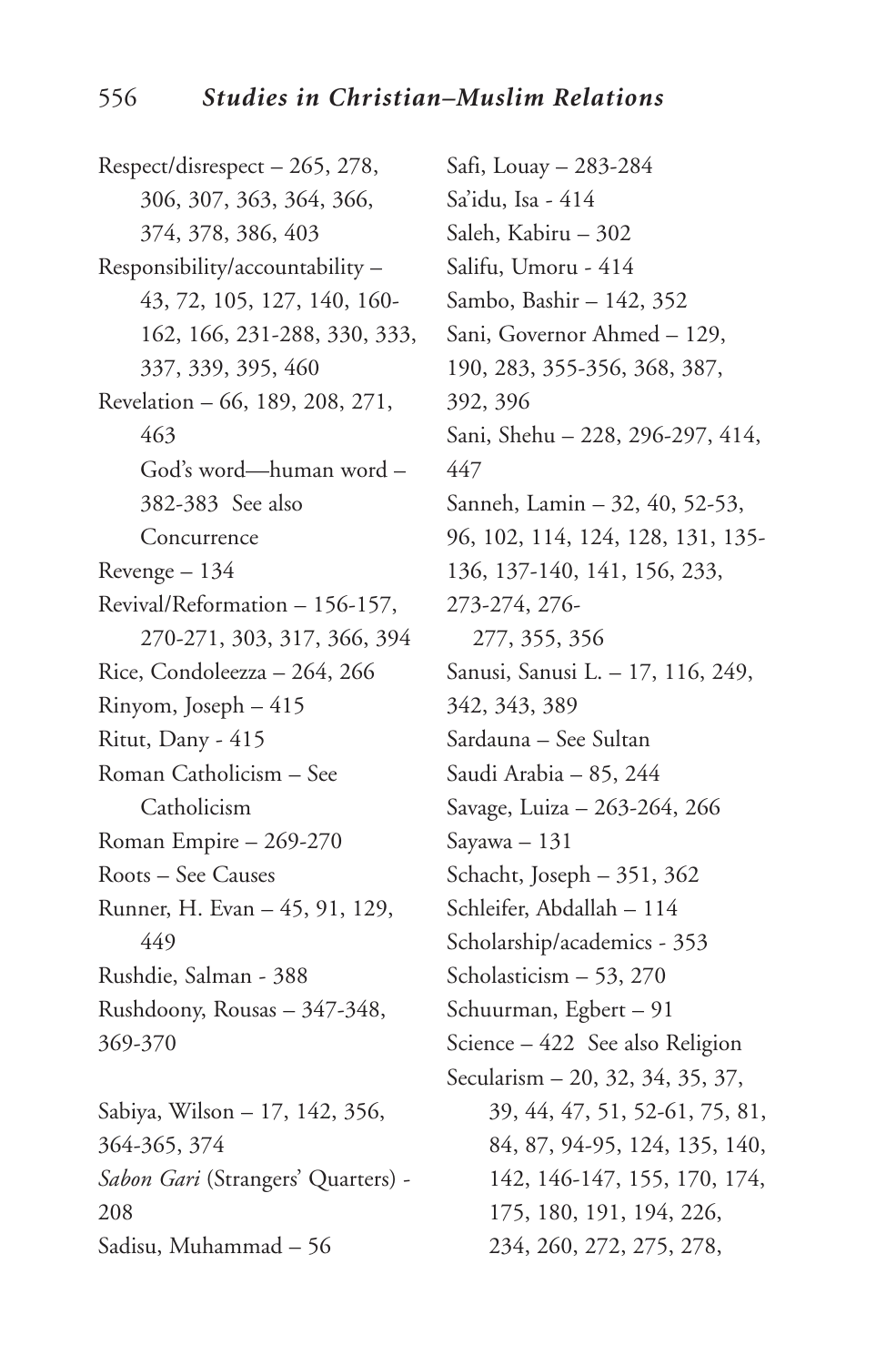305-306, 310, 316, 324, 327-328, 346-348, 353-354, 359, 364, 378, 382, 385, 395-396, 401, 406-409, 423, 426, 429, 436-437, 441, 443, 461, 464 Separation of Church and State – 128, 135-141, 152, 273-274, 381 Settler – See Indigene Sexual behaviour – 300-302, 306, 308-309, 458-459, 460 Sharia – 19, 27, 67, 118, 119, 125-135, 170, 173-174, 175- 176, 180, 183, 196, 235, 241, 249, 250, 253, 259, 287, 296, 299-300, 302, 319-320, 326, 330-332, 334, 341, 354, 356, 379, 386, 389 Application – 361-362, 395- 398, 402, 404 Critique and Opposition – 25, 129, 342, 346, 352, 354, 359-360, 362, 366, 387, 388, 394-395, 413 Fizzling/Sizzling – 401, 402- 403 Promise – 21, 361 Relation to Common Law – 351-352, 382-383, 466-467 Shawulu, Rima - 188 Shea, Nina – 119, 226, 287, 293, 372

Shehu, Emman - 415 Shekarau, Governor Ibrahim – 217-218, 248, 402, 414 Shinga, Joseph – 23 Shinwari, Fazl – 287, 293 *Shura* – 166, 171, 197-198, 201- 202 Sin – 66, 196 Skillen, James – 45-46, 105, 238, 416 Slavery – 245, 366, 385 Sociology – 62-73 Indigenous – 62, 65, 68-73 Social disorder – 169-170 Social structures – 69, 80-81, 237-238, 255, 368, 469 Religious – 102-103, 150, 189-191 Solidarity – 70, 72, 148 Solomon, Sam – 90, 320-321 Solutions – 18-19, 21, 25, 26, 32- 33, 36, 67, 150-151, 155, 156, 165, 183 Somerville, Margaret – 41, 422 Sookhdeo, Patrick – 107, 322, 328-334, 343, 373, 391 Southern Nigeria – See Nigeria Sphere sovereignty – 62-68, 112, 170, 205-206, 237-238, 337, 369, 427-428 Spirituality - 170 Spykman, Gordon – 69-71, 97- 99, 101, 184, 232, 233-234,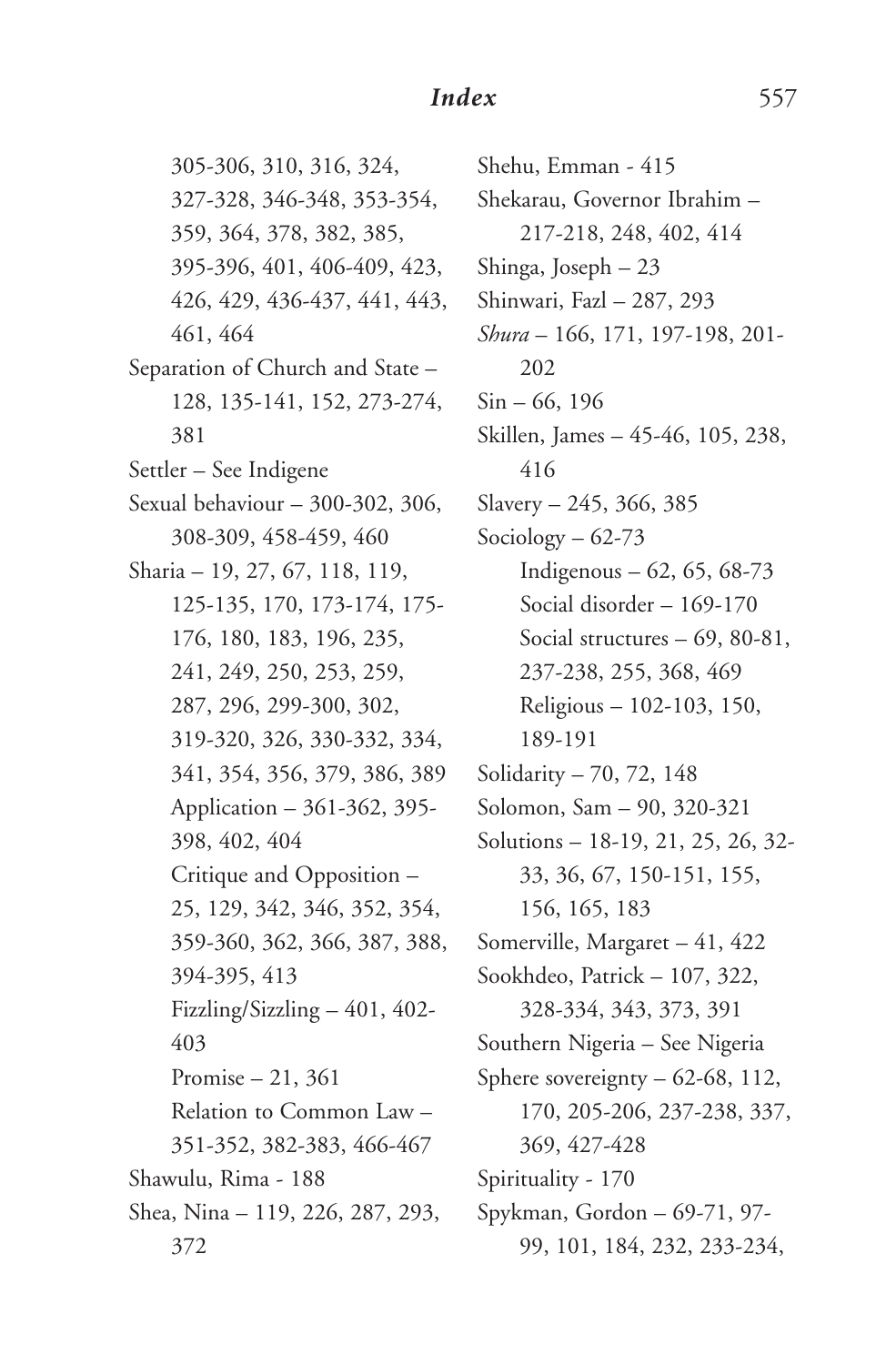236-239, 251-252, 273, 384- 385 Steyn, Mark – 265, 446 Storkey, Elaine – 46 St. Piran's Anglican Church, Jos - 292 Study guides – 36, 48 Sulaiman, Ibrahim – 46-47, 53, 104-105, 108-109, 129, 132, 179, 248, 300, 314-315, 355, 373-374 Sultan/Caliph – 40, 107, 171, 380 Sultan, Shoaib - 414 Superiority complex – 184, 387 Sweetman, Robert – 48-49 Syncretism – 193, 364, 408-409 Syria – 283

Tabi'u, Mohammed - 183 *Tablighi Jamaat* – 136 Tafawa Balewa – 210, 223, 229, 259 Talab, Saber - 318 Taliban – 117 Taraba State - 145 Taylor, Hebden – 153, 233, 241, 348, 368 TEKAN (Fellowship of the Churches of Christ in Nigeria) – 157-158 Ten Napel, Hans-Martien – 73, 82, 185, 416 Tension – 40-41

Terrell, Ron – 321-322 Terrorism/ist – 117, 127-128, 320, 322, 325, 330, 334, 435 Thanvi, Maulana - 94 Theocracy – 65-67, 174-175, 471 Theodosius, Emperor – 270 Theological College of Northern Nigeria (TCNN) – 414, 439- 440 *ThisDay(TD)* - 415 *ThisWeek (TW)* – 19, 127, 415 Tilde, Aliyu - 413 Tinkler, Shaun - 264 Tiv – 214, 220 *Today's Challenge* - 417 Tokenism - 219 Tolerance/intolerance – 38, 55, 61, 74, 76, 83, 84, 85-87, 131, 166, 184, 185, 231, 269-270, 272, 277, 288, 322, 334, 376, 398-399 Tom, Muhammad Hassan – 234- 235, 248 Totalitarianism – 65, 70 Transportation – 303-304 Tribe/Tribalism – See Ethnicity Trudeau, Pierre – 169, 301, 460 Tukur, Mahmud - 363 Turaki, Yusufu – 17, 35, 44, 67, 71, 152, 344, 387, 445 Turkey - 310 Tveit, Olav F. – 285, 414 Tyranny – 139, 141, 172-173, 192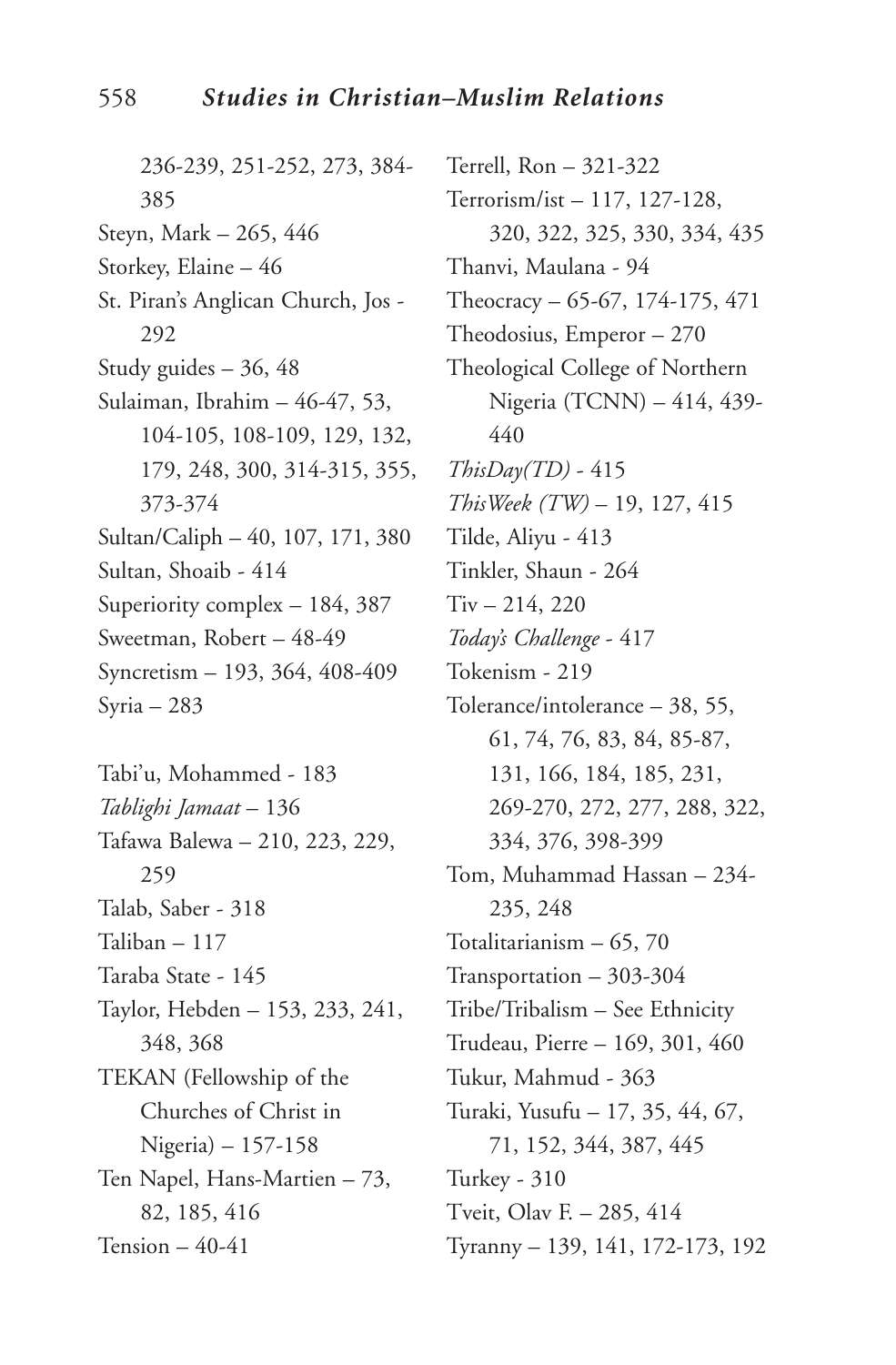Uganda – 458 Umar, Musa I. - 413 Understanding/Misunderstanding  $-35, 38, 39, 40, 49, 57, 95,$ 96, 104, 119-120, 132, 154, 165, 183, 279, 331, 342, 363, 371, 405 United Kingdom – 132, 290-291, 331 United Nations – 82, 252, 261, 262 Declaration of Human Rights – 238, 247, 249, 252 United States – 175, 180-181, 226-227, 235-236, 247, 271, 301, 319, 323, 371-372, 399, 447, 462, 469 Unity/disunity – 186, 358, 374 See also Diversity Usury – See Interest; Banking, Islamic Utopia – 196, 250, 302 Vancouver – 305-306, 310, 441 Van der Walt, Bennie – 44, 68-69, 71, 203, 205-206 Vandezande, Gerald - 168 Van Prinsterer, Groen – 105, 152- 153 Verkouteren, H. – 245, 280-281, 347 Vice-gerent – 106-107, 110, 171, 242, 245, 338-339

Vilification – See Defamation Violence – 22-23, 34-35, 133, 143, 170, 208, 280-282, 407, 446-447, 470 Christian – 219-220, 245 Christian/Muslim – 208, 210, 219 Muslim/Muslim – 208 Voltaire - 347 Vos, Geerhardus – 101-102 Wahabism – 320, 383 Wali, Rabi - 294 Wasti, Shedun – 56 Weigel, George – 60-61 West, The – 56-57, 58, 59, 72, 108, 146, 180-181, 188, 219-221, 244, 245-246, 249- 250, 252-253, 255-256, 263, 266, 270-273, 280, 300, 304, 310, 317, 319, 323-324, 332-333, 342, 348, 400-401, 442 Wexler, Mark – 96 Wholism – 33, 34, 47, 48, 50-51, 56, 65, 104, 152, 155, 241, 338-339, 345, 366, 370, 410 Williams, Mansur – 192-194 Wiredu, Kwasi – 199-200 Witte, John – 250-252, 253-254, 261 Witvoet, Bert – 120, 244 Wolfe, Alan – 121, 147